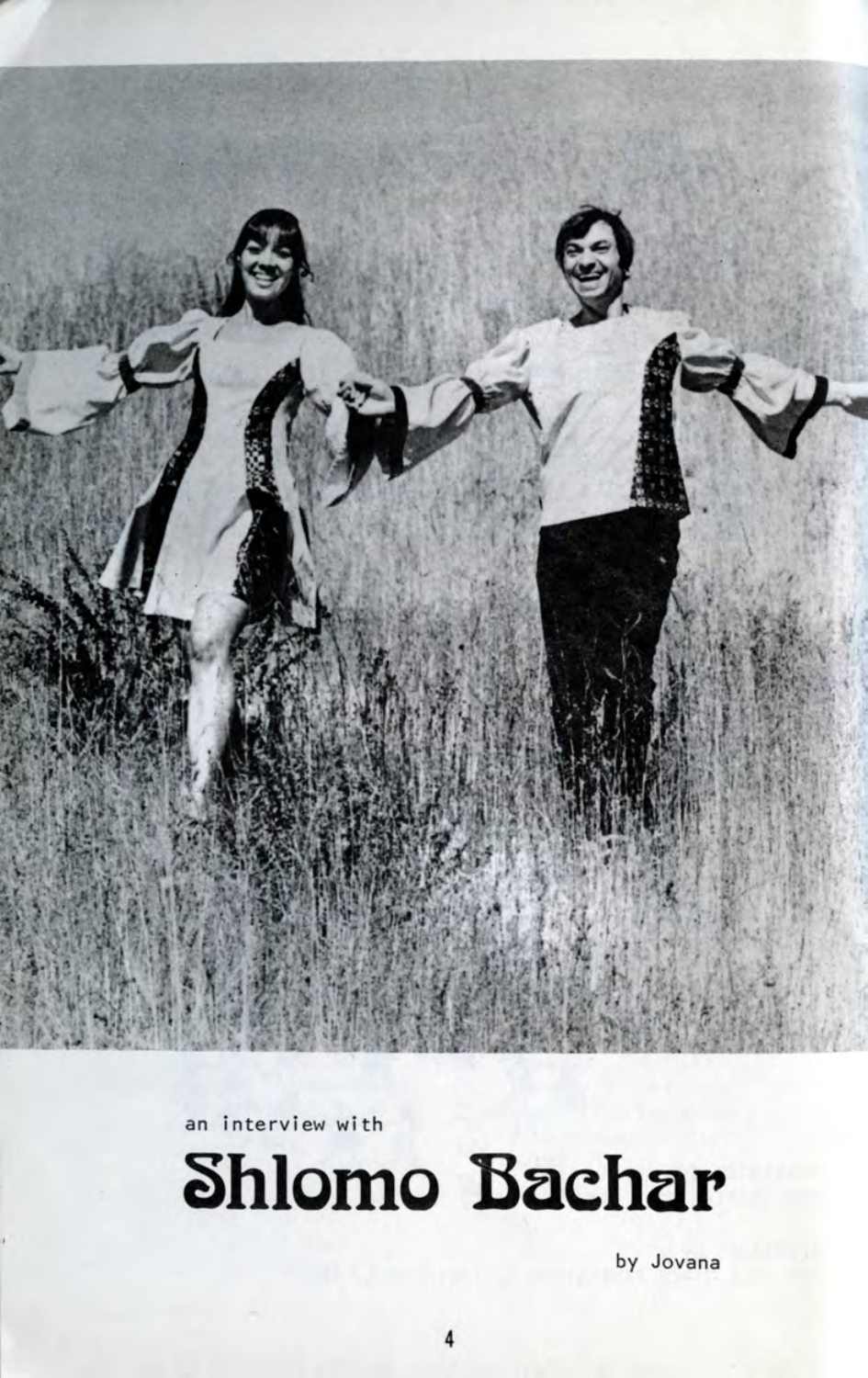NOTE: SHLOMO BACHAR was born in Israel and came to the United States in the late 1950's, working primarily in the theatre and in television. His wife, Dina, is at left in the picture on Page 4. The interview was given January 6, 1973, at the Federation Institute in San Jose. Questions are in capital letters.



WHERE COULD ONE GO IN ISRAEL TO FIND FOLK DANCING?

It is extremely difficult to find, because the towns are changing so fast in the last five years, that you have to know where the teachers are. You'll find that sessions will be threequarters Israeli and one quarter International. They realize that if we want the Israeli dance to be accepted in other countries, we have to accept their dances too. We are a metropolitan country now, like any other country, young, but we do have to accept other nationalities. They do practice other dances, horribly wrong, but they do it. I saw them doing Greek dance just like doing Mayim. The Israeli style is so distinctive.

WHICH ISRAELI DANCES POPULAR IN AMERICA ARE ALSO DONE IN ISRAEL? Only very few. However, if you ask for some of the older dances (like Mayim, Lech Lamidbar, Dodi Li, Iti Milvanon, Ken Yovdu, Kol Dodi, Harmonica), they would have the music and know the dance. But there are so many new dances in Israel which they prefer, that they do NOT do dances that we do here.

FROM WHICH COUNTRIES DID THE STEPS WHICH WERE INCORPORATED INTO ISRAELI DANCING COME?

Now, this is a very good question. Up to 1948, most of our dances were influenced by people from Eastern Europe, from Russia, Poland, Rumania. They came to Israel starting in 1922 to build the *kibbutzim*, the settlements. They had so much spirit. They would work 16, maybe 20 hours a day, And the rest of the 2k hours, they danced the Hora! I've been interviewed by radio and TV in Los Angeles, and they say, "Do the Israeli Hora!" Nobody realized that the Hora is Rumanian! It's not Israeli whatsoever! It's just that that's what the pioneers knew how to do. After that, they adapted their Eastern European steps to the new Israel (it still wasn't Israel, it was Palestine). They got the feeling of the land, the fields; they had a little more space to move. The jumps became a little bigger.

Then in 1948 there was a drastic change. The Yemenite people came from Saudi Arabia and brought many Yemenite steps, such as the one we did today, very soft. This step was done very narrow, because they had lived in such close quarters. If you go to Israel, you will notice the Yemenites can squat for hours and not get tired. They used to squat like this, then slowly get up,hold hands, and dance, very tightly, for recreation. They didn't have TV. •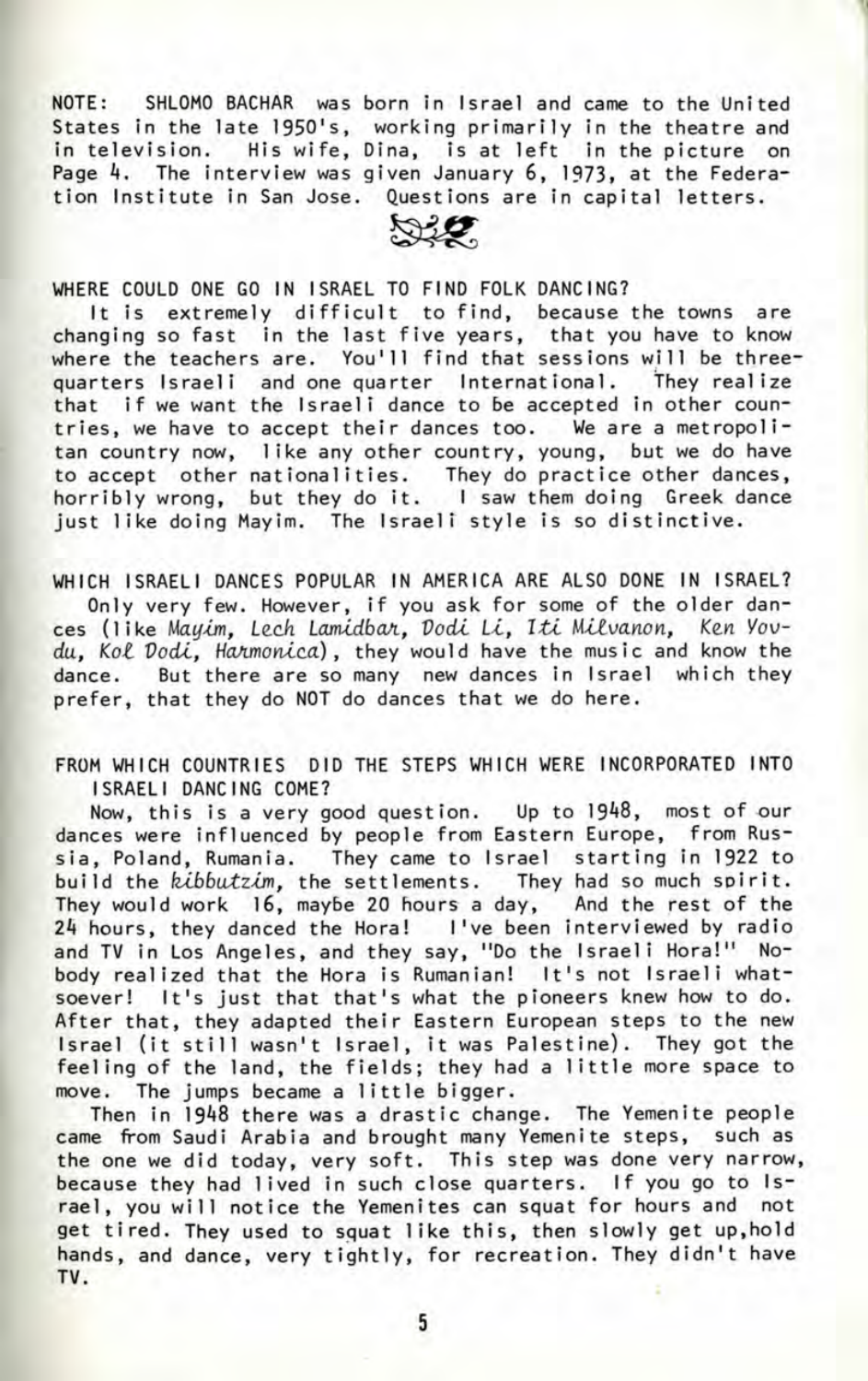When they came to Israel, they brought a beautiful culture. We adopted just a FEW, because the rest are so authentic, ethnic and (subtle), that you can't teach it. You have to BE Yemenite. But we adopted two of them; one is the "Yemenite Step", which comes in many forms. You have the turns, and so forth. We adopted that into the Eastern European steps, along with the "Camel Step", which we also did today.

DO IMMIGRANTS BRING AND CONTINUE TO DANCE THEIR NATIVE DANCES? Constantly. They don't contribute (style) too much now, but they practice their dances. When we have a festival, they come.

IN THEIR DESIRE TO INCORPORATE INTO ISRAEL, DO THEY DROP THEIR NATIVE DANCES?

Well, they do through the years. But whenever we have a festival , they come and do some of the dances that they were brought up with. Like, I was born in Israel. I was living with Arabs; that's all I know. I know the vigorous way that a Bedouin can dance, and I won't let go. I grew up with it.

(Immigrants) let go slowly, but not completely. And we don't want them to forget that Israel is composed of many cultures. We like to maintain their native traditions.

HOW CAN DANCES WHICH ARE COMPOSED IN THE UNITED STATES BE CON-SIDERED "ISRAELI FOLK DANCING"?

They can't. I have one dance, Hashaschar, which was enthuiastically received in Israel, and as far as I know, it is being done there now. It's very pretty, has some folk in it, but it wasn't created in Israel. I was away for seven years. I didn't have the latest feeling about Israel. It's like here, ock is constantly changing. The beat is a little different, the movements a little different. Everything changes every day. Now, I can't pretend that I wanted to be accepted in Israel as a folkdancer, as done in Israel. I can't.

In Israel there are about thirty choreographers. Every three months they bring their dances to the Dance Department and present maybe 80 dances. From these they accept maybe ten, which have good line, with the spirit of Israel, catchy, meaningful, everything. I can't pretend that mine is meaningful--- I wasn't there! I did teach Hashaschar; they like it here; I happen to be lucky they are doing it in Israel, certain places. That's all I can tell you. But I don't believe that the dance that is created ere will go to Israel. They just don't think much of them, and don't blame them. It's like me trying to teach the Macedonian dance in one of the villages in Macedonia. They say, "What, are you crazy?" You know? It just doesn't click.